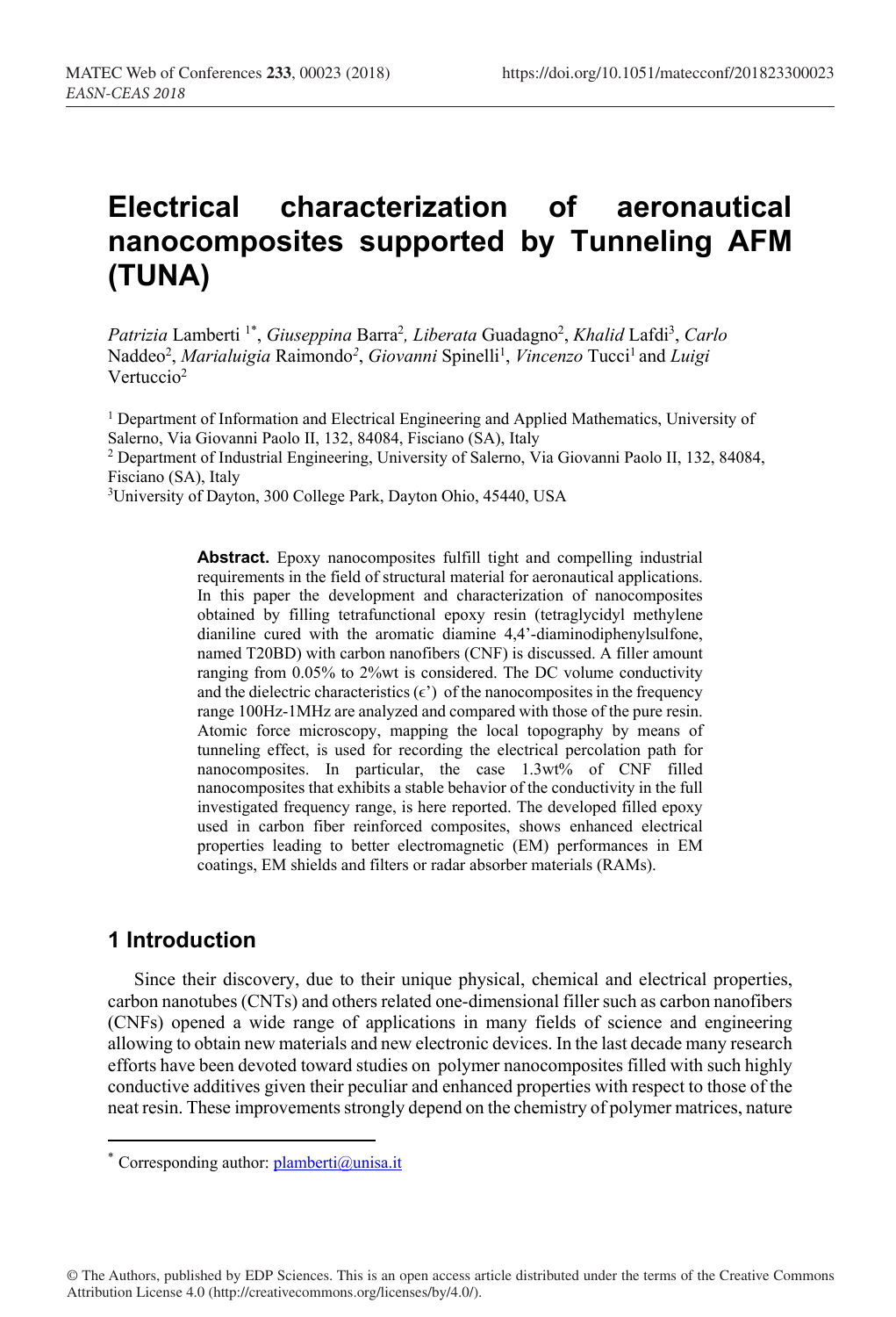of nanofillers and their mutual interactions [1, 2, 3]. In particular, the improvements are originated by the huge filler/polymer matrix interface which allows to transfer the notable properties of the fillers to the resulting composites. This in turn has a major influence on the electrical, thermal and mechanical properties of the resulting nanocomposite systems [4]. In particular, the introduction of very small weight percentages of high aspect ratio (the ratio between length and diameter) carbon nanostructures leads to a sharp insulation-conduction transition in the resulting polymer-based composite due to the formation of electrically conductive networks. Among the different carbon nano particles, carbon nanofibers, compared to CNTs, possess higher compatibility with the host matrix since their walls are subjected to smaller van der Waals forces thus ensuring better dispersion for longer periods of time [5]. Although there are a large numbers of epoxy resins available, the tetrafunctional epoxy resin, tetraglycidyl methylene dianiline (TGMDA), cured with the aromatic diamine 4,4'-diaminodiphenylsulfone (DDS) is extensively adopted for manufacturing of carbon fiber-reinforced composites (CFRC). This matrix is particularly suited for weight-sensitive applications, such as aircraft vehicles, allowing to achieve fuel/energy minimization and to accomplish sustainability requirements [6]. In the present work, a morphological analysis and an extensive electrical characterization both in DC and AC domain is carried out on samples of TGMDA reinforced with different amount of CNFs up to 2 wt.%. More in details, after investigating the dispersion state of the nanofillers inside the polymeric matrix by means of scanning electron microscopy, the electrical percolation threshold (EPT), the DC volume conductivity and the dielectric characteristics of the nanocomposites in the frequency range 100Hz-1MHz are analyzed and compared with those exhibited by the pure resin. Moreover, tunneling AFM (TUNA), capable to detect ultra-low currents ranging from 80 fA to 120 pA, is adopted as innovative tool for correlating the local topography, in terms of conductive pathways and interconnections in CNF/resins, with the results concerning the electrical properties.

The interesting electrical properties shown by the CNF/epoxy nanocomposites open the way for developing tailored structures able to meet the demanding industrial requirements in the aeronautic field both as structural materials and for electromagnetic (EM) applications such as coatings, EM shields and filters or radar absorber materials (RAMs).

### **2 Experimental section**

#### **2.1 Materials and Methods**

The epoxy matrix was obtained by mixing TGMDA with BDE monomer at a concentration of 80%:20% (by weight) epoxide to flexibilizer. Epoxy blend and DDS (at a stoichiometric concentration with respect to the epoxy rings) were mixed at 120  $\degree$ C and the carbon nanofibers were incorporated into the matrix by ultrasonication for 20' (Hielsher model UP200S-24kHz high power ultrasonic probe). CNFs, in the form of powders, were produced at Applied Sciences Inc. and belong to the Pyrograf III family. In particular, the as-received CNFs are subjected to a thermal treatment at 2500°C since it was found that such a cure is effective in improving both mechanical and electrical properties [7, 8]. Different weight percentages (0.05, 0.32, 0.64, 0.80, 1.00, 1.30 and 2.00) of CNFs were dispersed within the epoxy resin. All the obtained mixtures were cured by a two-stage cycle: a first isothermal stage was carried out at 125 °C for 1 h followed by a second isothermal stage at higher temperatures up to 200°C for 3 h.

Morphological information are achieved by Scanning Electron Microscope-SEM (mod. LEO 1525, Carl Zeiss SMT AG, Oberkochen, Germany) performed directly on the nanofiller and on epoxy/1.3%CNF nanocomposite, appropriately cut and etched according to a wellestablished procedure already described in previous papers [5].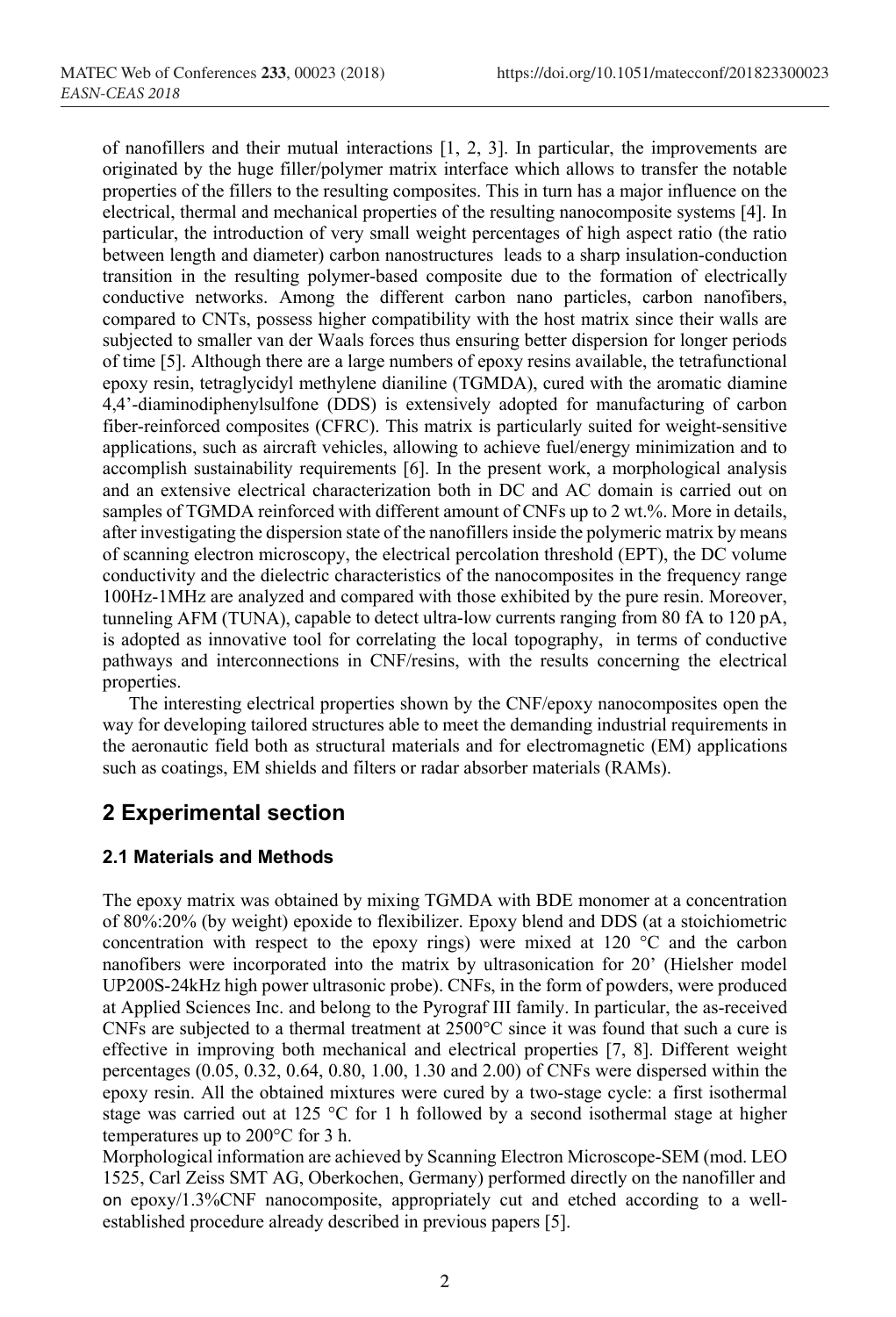The conductivity mapping at nanoscale level of the nanofilled epoxy samples was performed by TUNA-AFM. The overall setup employs a conductive AFM probe, an external voltage source needed to provide a potential difference between the tip and the sample holder and a current to voltage converter (trans-impedance amplifier, *TIA*) used to convert the (analogical) current signal into voltages in digital form that can be read and processed by a PC.

In particular, in our experiments TUNA runs with a cantilever holder and an epoxy sample filled with conductive CNFs, electrically connected to an external voltage source. Atomic force microscope (AFM) images were captured at ambient conditons (30%-40% humidity) with a Dimension 3100 coupled with a Bruker NanoScope V multimode AFM (Digital Instruments, Santa Barbara, CA) controller operating in tunneling current mode (TUNA-AFM), using microfabricated silicon tips/cantilevers. The TUNA-AFM measurements were carried out through platinum-coated probes with nominal spring constants of 35 N  $m^{-1}$  and electrically conductive tip of 20 nm. TUNA -AFM operates in contact mode. In feedback mode, the output signal is the DC bias, adjusted to maintain the electric current setpoint. The following values of the TUNA control parameters are adopted: DC sample bias ranged from 1V to 2V, current sensitivity was 1nA/V, current range was 200nA, samples/lines determining the number of data points or pixels along the X and Y axis are 256, scan rate that controls the rate at which the cantilever scans across the sample area was  $0.9-1.5$  Hz s<sup>-1</sup>. In order to obtain repeatable results, several regions of the specimens were scanned. The images were analyzed using the Bruker software Nanoscope Analysis 1.80 (Build R1.126200). Regarding the electrical characterization, the samples were coated by using a silver paint (RS 186-3600,) with a thickness of about 50  $\mu$ m and a surface resistivity of 0.001 Ω∙cm (when fully hardened) in order to reduce possible surface roughness and to ensure a good electrical contact with the measuring electrodes. The measurement apparatus for DC characterization of samples above the electrical percolation threshold (i.e. *EPT*) is composed by a multimeter Keithley 6517A operating as voltage generator (max  $\pm 1000V$ ) and voltmeter (max  $\pm 200V$ ) and an ammeter HP34401A (min current 0.1 $\mu$ A). For below the percolation threshold the system is composed exclusively by a multimeter Keithley 6517A working as voltage generator and pico-ammeter (min current 0.1fA). The AC properties are measured in the frequency range [0.1-1000] kHz by using a Quadtec7600 dielectric analyzer and by applying a sinusoidal stimulus of amplitude 0.1V or 1V for specimens above or below the EPT respectively.

# **3 Results and discussions**

### **3.1 Morphological Analysis**

In order to analyze the dispersion state of the nanofillers inside the polymeric matrix, the epoxy nanocomposites were investigated by means of SEM analysis carried out. Etched samples are adopted to remove the resin surrounding the nanofibers, leaving them bare.

Fig.1 (on the left) shows SEM image of the fracture surface of the Epoxy/1.3% CNF sample. A homogeneous structure is achieved since the CNFs, characterized by straight walls (Fig.1, right) are uniformly distributed inside the resin. The heat treatment applied to the filler has prevented agglomeration phenomena encountered with composites obtained by using the asreceived fibers [5].

Moreover, it is worth noting that, in the dark zone of the SEM image, the etching procedure allows to highlight the presence of carbon nanofibers arranged as a continuous network in the matrix thus confirming the interesting electrical behavior revealed by the experimental characterization discussed in the next section.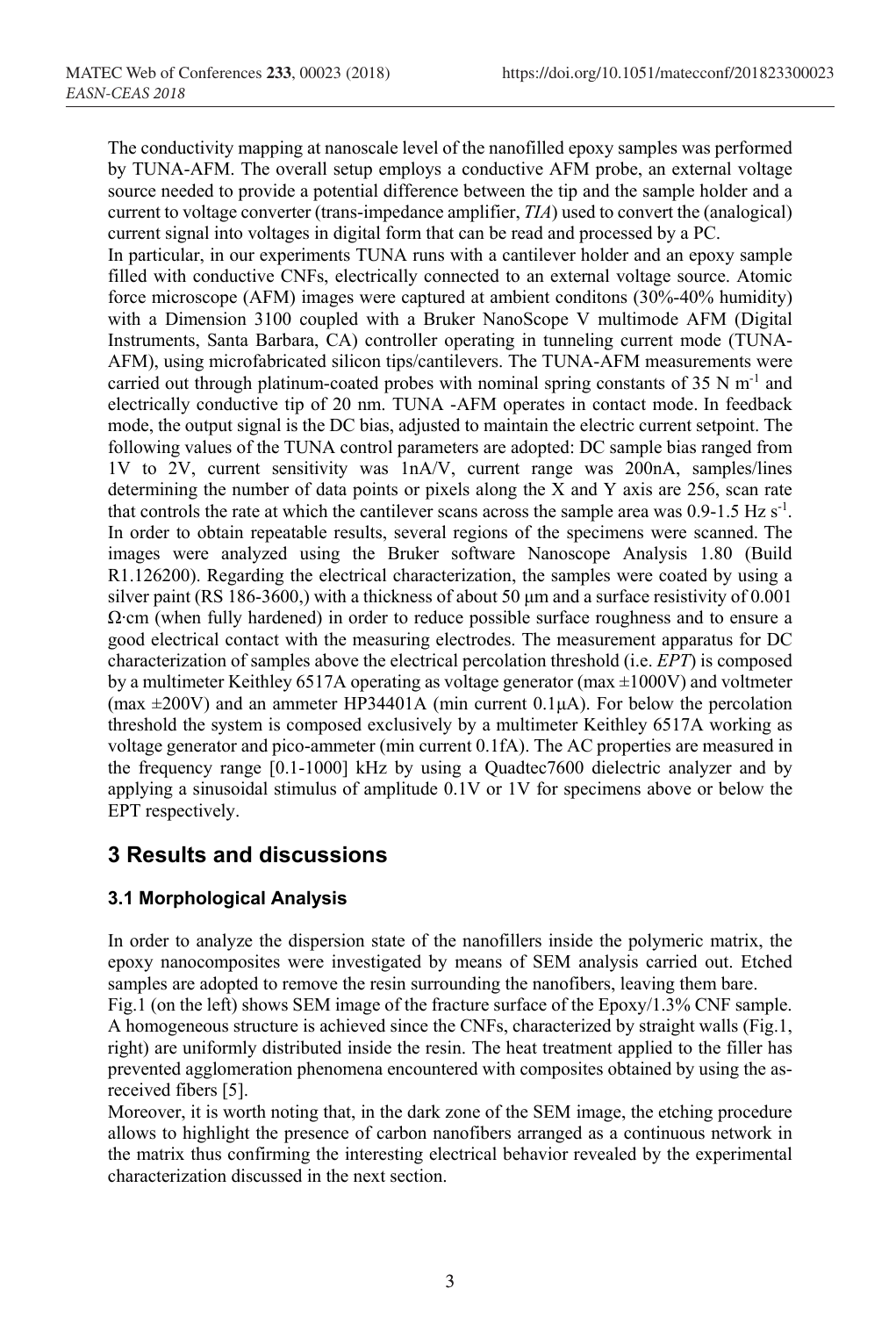

**Fig. 1.** SEM images of a fracture surface of Epoxy/1.3% CNF (left) and of the adopted carbon nanofibers, CNF2500 (right).

#### **3.2 Electrical properties supported by TUNA-AFM investigation**

#### *3.2.1 DC investigation*

Nanocomposites with varying weight percentage of fillers (up to 2 wt%) were prepared and subsequently electrically characterized. In Figure 2 the variation of the bulk conductivity of the composites is reported as a function of increasing filler content.



**Fig. 2.** DC Volume electrical conductivity of nanocomposites as a function of the fillers concentrations (wt%). Schematic of percolation paths, TUNA-AFM image and log-log plot of the electrical conductivity as function of the filler amount for estimating of the characteristic parameters of the percolation law are shown in the insets.

As shown, the unfilled resin (green circle marker) is an insulating material since its electrical conductivity is of the order of pS/m. An abrupt increase of the volume conductivity, namely several orders of magnitude with respect to those of insulating compositions, was observed as the electrical percolation threshold (*EPT*), i.e. the minimum amount of conductive filler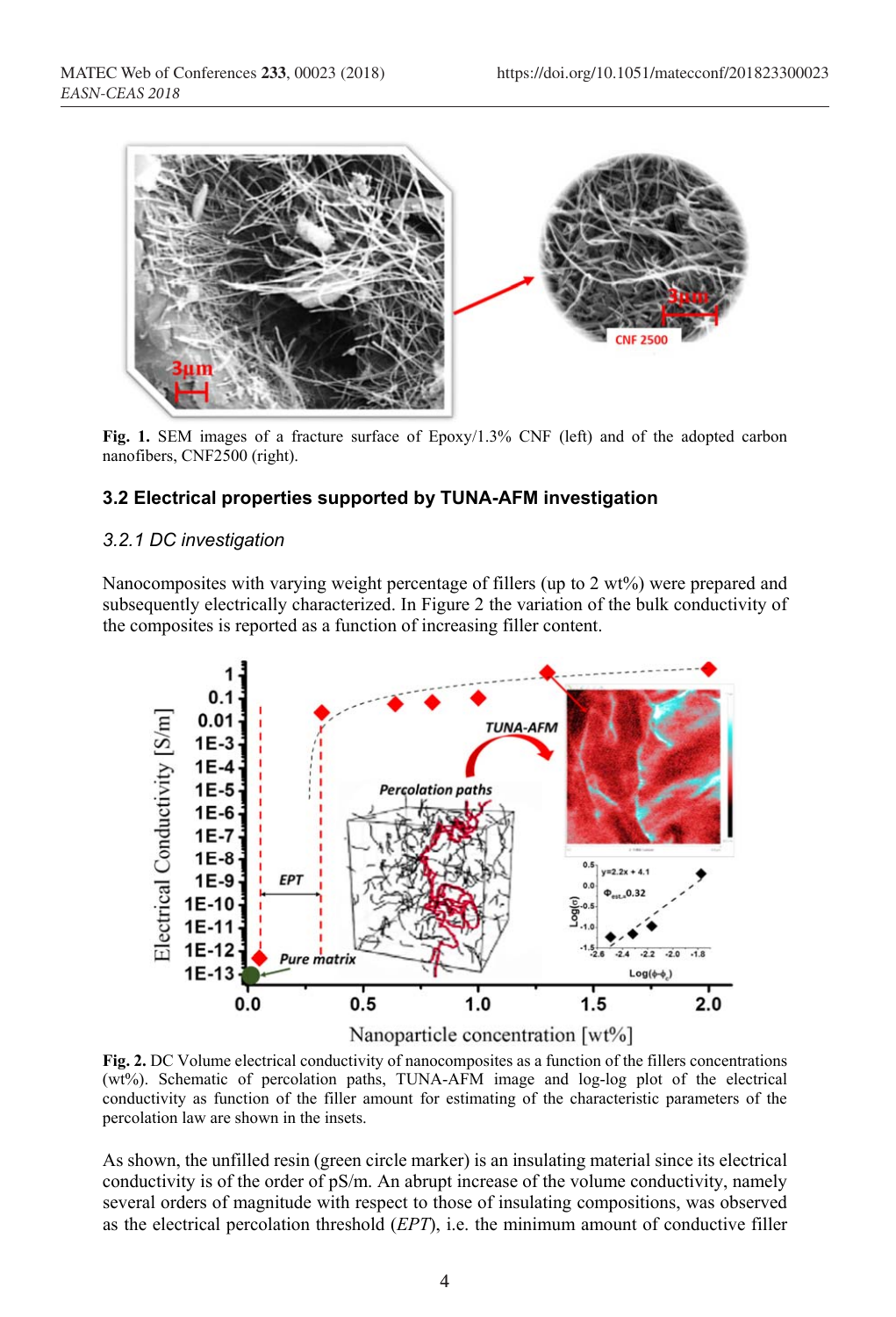needed to form at least one continuous electrical path (see inset of Fig.2) within the polymeric resin, is achieved. The experimental results concerning the electrical conductivity provide information about this value that falls in the narrow interval [0.05–0.32] wt.%. After that, due to an interconnected morphological network established among neighbouring nanoparticles that provides a continuous electrically pathway for the electrons (see, inset of Fig.2, TUNA-AFM image), the conductivity of the composites increases significantly following a trend described by a power-law of the form:

$$
\sigma = \sigma_0 (\phi - \phi_c)^t, \tag{1}
$$

where  $\sigma_0$  is the intrinsic conductivity of the filler,  $\phi_c$  is the electrical percolation threshold (i.e. EPT) and *t* is a critical exponent depending on the dimensionality of the percolating structure [9,10].

A significant value of 2 S/m is achieved for the conductivity of the nanocomposite at the highest filler loading (i.e. 2 wt%).

Moreover, form the graph presenting the log–log plot of the electrical conductivity as function of the filler amount (inset in Fig.2), it is possible to estimate the characteristic parameters of eq.1. A value of 2.2 and 0.32 wt.% is found for  $t$  and for  $\phi_c$ , respectively. More in details, the value for the critical exponent *t* coincides with the slope of the fitting curve of the experimental data, whereas the value of the estimated electrical percolation threshold (i.e.  $\phi_c$ ) acts as a fit parameter to achieve the maximum for the regression coefficient of the estimated curve (i.e.  $\mathbb{R}^2$  close to 1). Such estimated values agree respectively, with typical values reported in literature [11] and with the percolation threshold detected experimentally. As schematized in Fig.3 (left), the electrical conductivity in nanocomposites materials can be interpreted in terms of electron tunneling according to which the electrons jump from a conductive fiber to the closest one over a small distance of the order of a few nanometers [12]. This electrical contribution can be evaluated by means of a suitable resistance, i.e. *Rtunnel*, as per the following expression:

$$
R_{tunnel} = \frac{h^2 d}{A e^2 \sqrt{2m\lambda}} exp(\frac{4\pi d}{h} \sqrt{2m\lambda})
$$
 (2)

where *h* is the Plank's constant, *A* and *d* are the cross-sectional area and the distance between the filler (coincident with the thickness of the insulating resin wrapped around the particles) respectively, *e* is the electron charge, *m* is the mass of electron and  $\lambda$  is the height of barrier, typically of few eV.

A method reported in literature [13-15] to verify that the electron tunneling is effectively the principal electrical transport mechanism in such nanofilled structures is based on the occurrence, for concentrations ( $\phi$ ) above the EPT, of a linear relation (see Fig. 3, left) between the electrical conductivity (expressed in natural logarithmic scale) and  $\phi^{-1/3}$ , i.e.:

$$
ln(\sigma) \propto \phi^{-1/3} \tag{3}
$$

The straight line is a fit curve of the experimental data (markers): the value of  $R^2$  close to 1 confirms that the electrical conduction network in nanocomposites materials is mainly achieved through the quantum tunneling effect.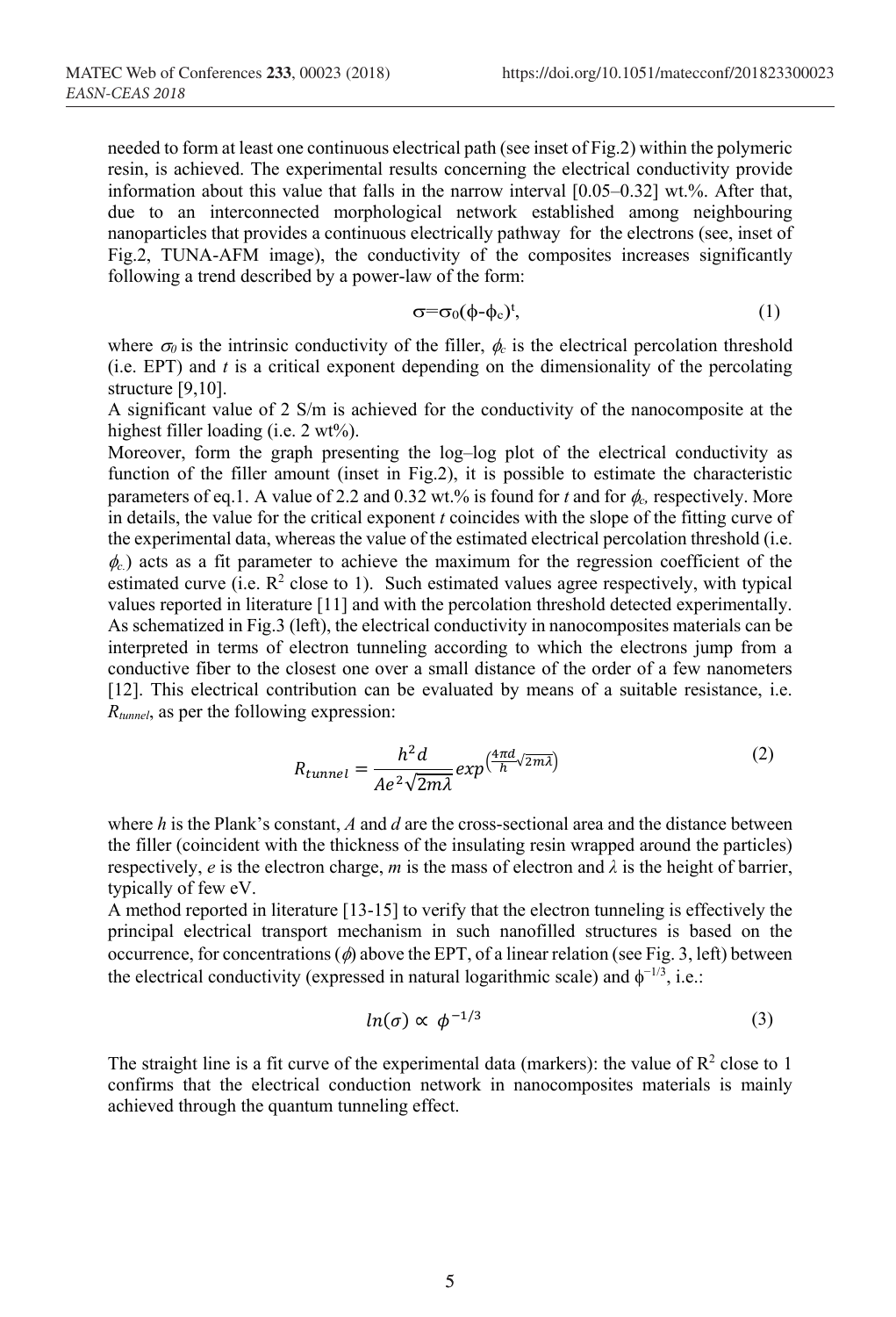

**Fig. 3.** Schematic of tunneling effect and its electrical representation (left). Plot of the natural logarithm of DC conductivity for sample above the EPT vs.  $\phi$ <sup>-1/3</sup> for the validation (right) of the electron tunnelling conduction mode.

#### *3.2.1 AC investigation*

New advanced materials like nanocomposites whose properties can be modified by varying the amount of fillers dispersed within the host matrix are promising candidates for electromagnetic (EM) applications such as shields, filters and radar absorber materials (RAMs). In order to evaluate their effectiveness for such purposes, the experimental investigation of the AC electrical properties is highly recommended.

Fig. 4 shows the AC electrical conductivity (a) and real part of dielectric permittivity (b) of the nanocomposites evaluated in the frequency range from 100Hz up to 1MHz. As it concerns the AC conductivity, it is worth noting as, at low frequency (i.e. 100Hz) and for each specific nanocomposite system, its value agrees with that measured in DC. In particular, for composites below the percolation threshold, the electrical conductivity presents a strong frequency dependent behaviour similar to that of dispersive (i-e lossy dielectrics) materials. In fact, the conductivity rises gradually with increasing frequency due to the increasing contribution of the frequency dependent displacement current associated to the capacitive effect of materials. On the contrary, composites above the EPT show a frequency independent conductivity, at least in the investigated frequency range.

Particular emphasis shall be given, especially as it concerns the design for electromagnetic purposes, to the complex dielectric permittivity:

$$
\varepsilon = \varepsilon' + i\varepsilon'' \tag{4}
$$

where ε' and ε″ are the real and imaginary parts, respectively. More in details, the real part of the dielectric permittivity is associated to the displacement current and it is mainly affected by polarization phenomena within the material, whereas the imaginary part of the permittivity takes into account the losses inside the material. Recently, epoxy based systems are being increasingly investigated for their dielectric properties, since the introduction of fillers demonstrate several enhancement in their properties when compared to that obtained for unfilled epoxy systems. For some interesting electromagnetic applications is required to improve the relative permittivity of such materials. So the dispersion within the epoxy matrix of electrically conductive particles (such as CNFs) with sufficient quantity allows to reach high dielectric values without sacrificing typical features of the host matrix like high breakdown strength and other interesting mechanical, thermal and chemical properties.

Fig. 4c reports the real part of the complex permittivity as function of the frequency for fillers content up to a total of 2 wt%. As expected, the results show that dielectric permittivity (i.e. ε') increases with respect to that of neat resin with the addition of filler, most likely due to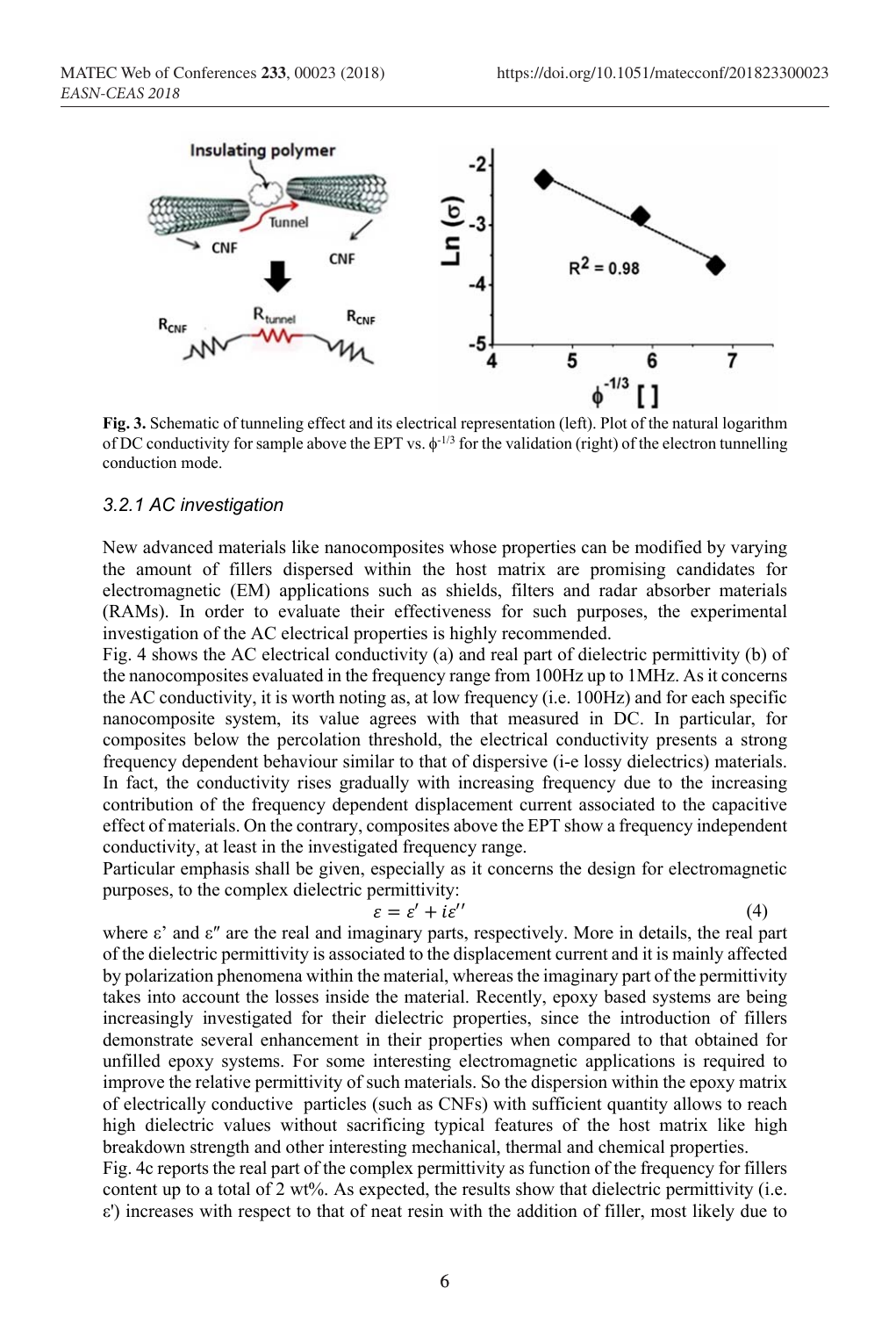the increase in polarization of the matrix/filler interface and/or the interfacial polarization attributable to the conductive particles [16]. A careful analysis of the TUNA current profile (Fig.4 c) of the T20BD + 1.3%CNF2500 sample confirms the overall macroscopic conductive behaviour (1.37 S/m measured in DC) of the CNF/resins since currents ranging from 122.8 fA to 1.1 pA were detected at nanoscale level. In fact, the possibility to reveal such low currents (ranging from fA to pA) is due to the effective conductive paths established within the matrix, as emerges by the strong colors contrast of the TUNA current micrograph.



**Fig. 4.** Frequency dependency of electrical conductivity (a) and of the real part of complex permittivity (b). TUNA-AFM micrographs (6.9  $\mu$ m × 6.9  $\mu$ m) of the fracture surface of the T20BD+1.3%CNF2500 sample - tuna current image (c).

# **4 Conclusions**

An extensive DC and AC electrical characterization on CNF/epoxy nanocomposites has been carried out on a structural resin suitable for aeronautical applications filled with different amounts of carbon nanofibers. It is found that EPT falls in the narrow range  $[0.05\div0.32]$  wt% whereas a remarkable value of electrical conductivity (2 S/m) is achieved with a low filler amount (2 wt.%). Moreover, the introduction of small amount of nanofillers increases the relative permittivity (i.e.  $\varepsilon$ ) of the resulting materials without sacrificing the dielectric strength and other interesting mechanical, thermal and chemical properties of the host matrix, thus making them suitable for EM applications. TUNA measurements confirm the creation of percolation path in the nanocomposites above the EPT. Further work is underway to correlate TUNA measurements and detected currents with morphological model of the nanocomposites in order to derive information on the conduction mechanisms.